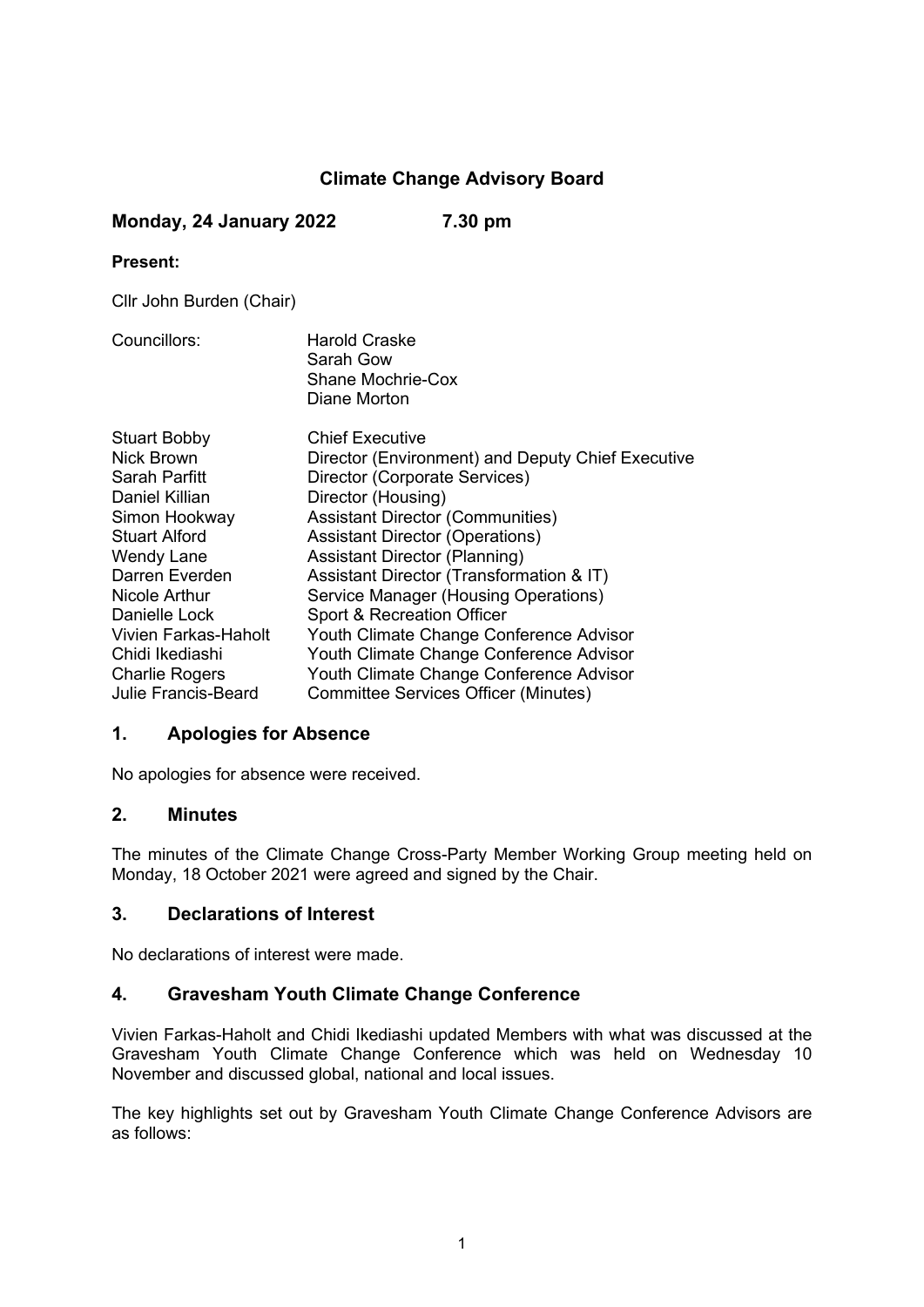- Chidi Ikediashi spoke of his top 3 suggestions, and they were:
	- o Reduce transport costs which would encourage more people to take public transport and reduce the number of empty buses running. During the Summer of 2021, the Reconnect Scheme was implemented which encouraged younger people to take public transport.
	- o More electric cars and electric car spaces, this will encourage people to use these facilities. Offering free parking whilst using the facilities will incentivise people to come into the town.
	- o Eat Local / Eat Seasonal eat locally will make a real difference, it will greatly reduce food miles. Encourage local food to reduce carbon emissions. Implement eco labelling on food to show how far the food has travelled.
- Vivien Farkas-Haholt spoke of the conference and her top suggestions were:
	- o The whole theme of the session was "think globally and act locally". Vivien quoted a saying that John Aston, an ex-climate change officer for the Foreign Office gave "those in power and influence need to show humility in the face of views expressed by young people and combine their experience with the more authority of the young people to speed things up and get things moving faster". Vivien said young people and children deserve to think past the year 2050. Give the young people the power to change.
	- $\circ$  Litter this would be an easy change, add more bins in the borough. Reducing litter could encourage the community to keep the area clean, if it looks clean then it can be kept clean.
	- $\circ$  Recycling reward system encourage more people to recycle. Implement more punishment for littering. This could be introduced not just with fines but maybe undertaking a community service or even attending an awareness course.
	- $\circ$  Fireworks this is a huge problem in so many areas. There are alternatives to fireworks like laser or drone shows. Fireworks produce a lot of CO2 carbon emissions. A suggestion could be to issue a license to purchase fireworks.
	- $\circ$  Transport was one of the biggest issues that was discussed at the conference and the aim is to try and reduce transport costs. Currently the cost of public transport is too high, there are too many empty buses running and maybe reducing the cost of travelling could encourage more young people to travel during the summer (Reconnect) which worked really well last year. Maybe buses could move to hydrogen or electric and maybe introduce trams.
- Also in attendance was Charlie Rogers and whilst he was not at the conference, he explained that he was at this meeting because he was active at his college on Climate Change issues. Charlie highlighted the initiative of planting trees for Her Majesty's Platinum Jubilee later this year. It could be a way of young and old working together to manage this crisis. This would improve the local environment and trees are the best cutter of carbon and will improve biodiversity.

The Leader thanked the Youth Climate Change Conference Advisors for giving a comprehensive outline of their thoughts from the conference.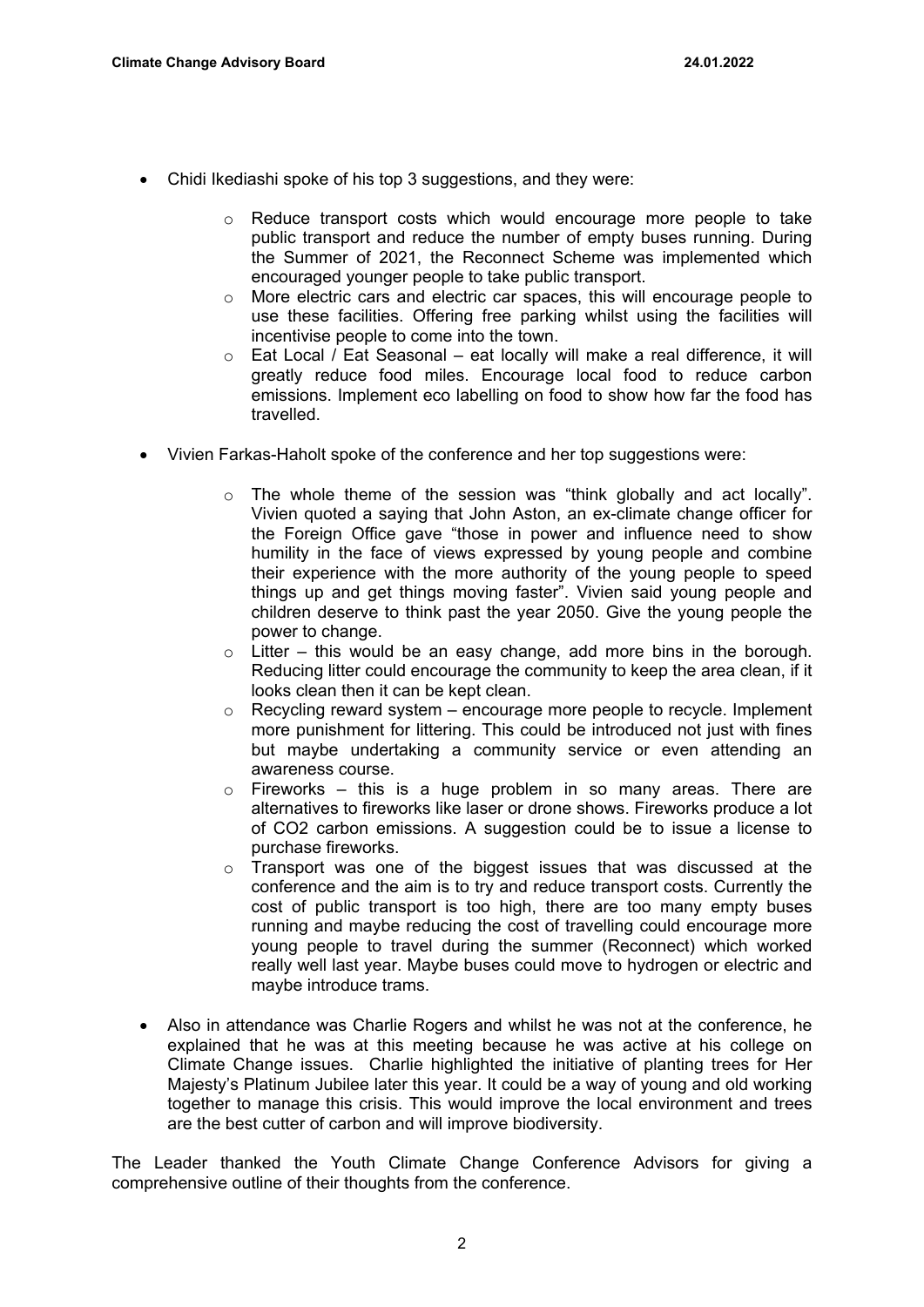Following questions and comments from Members, the following areas were raised:

- Cllr Mochrie-Cox informed the Committee that he had also attended the conference on 10 November. A summary of the conference had been sent to the Prime Minister and Cllr Mochrie-Cox is currently waiting for a response and will share with the group once it has arrived. There is recognition that everyone is responsible not just the council for climate change. This will require a change in the law and some initiatives Gravesham will be able to implement but others will be implemented by other organisations or partnerships.
- Cllr Mochrie-Cox agreed with the Youth Climate Change Conference Advisors regarding the Reconnect scheme on the buses and how well received it was. It is due to finish in August 2022 so the county council will need to find ways to continue the scheme.
- Cllr Mochrie-Cox also agreed how important Eat Local / Eat Seasonal is and Cllr Sullivan is working on an economic development plan with the Assistant Director (Communities) and some actions have been implemented.
- Cllr Mochrie-Cox thanked David Meade, Danielle Lock and the Youth Advisors who all participated in the Conference. Young people have given us hope. It is all about working together but not all actions can be completed in one go.
- Following from a question from Cllr Gow, Vivien explained there are multiple ways to educate young people about climate change with regards to what council is doing. Vivien has learnt a lot at school where there are posters, campaigns, visual changes and it would be good for officers from the council to go into school to explain exactly what they are currently doing regarding climate change. Chidi explained that it would be good for the council to come into schools, not just secondary schools but primary and infant schools and colleges. Charlie suggested grabbing people's attention and maybe an interactive assembly. Opportunities that everyone can have to make a more sustainable world.
- Cllr Morton asked what the plans were for the future on how the council could engage with schools. Recycling awards may already be in the pipeline. Vivien and Charlie suggested talking with young people and explaining the recycling process. Positive award mechanism could be an excellent approach going forward and it would encourage people to recycle more. Encouraging people to focus on the good things.
- The Leader said he thought the rewards system was a good idea but not sure how it would be implemented. The Leader felt the council needed to encourage the young people and for them to educate their parents.
- The Leader explained that littering was a real problem in the borough. Charlie suggested if you handed in litter on a regular basis the person was given a card and the more litter/recycling the more stamps you receive, this could be beneficial for some kind of reward. For example, maybe money off shopping or loyalty cards.
- If Councillors were doing regular litter picking at weekends the council could encourage young people and parents to come, support and partake.
- Cllr Craske asked how the council could engage with the young people and Vivien suggested tapping into the passion of the young people for climate change, to show how much power the young people do have for their futures. Charlie suggested encouraging the older generation to work with the young people. Maybe a trial of an infant/primary school and a care home working together to explore their local park and swapping ideas. How people can care for the environment as well as caring for each other. Chidi suggested inviting the young people to future meetings and events and to listen to the council's views and ideas. Keep educating and showing what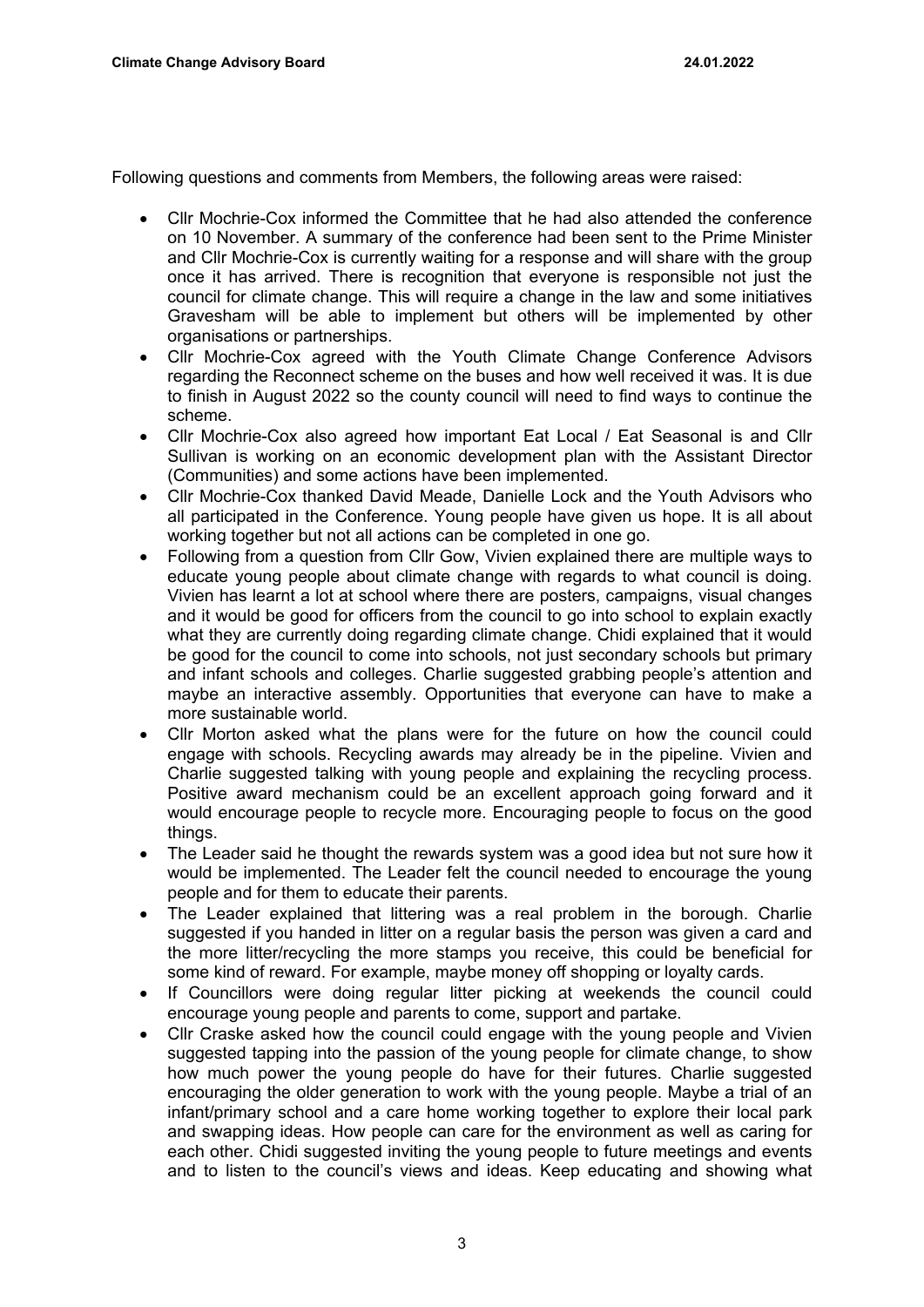could happen if we did nothing and change will happen. To have more exposure on the news, we have done more as a nation locally and nationally but there is more that can be done.

- The Leader said this is a journey that we have to go on. We all have to push to make things change. We, as a council, are doing that but maybe we could do more.
- Cllr Mochrie-Cox said this is not the end of the conversation, we need to continue. Whilst listening to the advisors, Cllr Mochrie-Cox explored an incentive idea – active citizenship. This is a central feature of learning currently in Scotland which supports young people in developing skills and knowledge to encourage participation in local communities. Where businesses can come on board and the council acts as the facilitator and is a way of incentivising young people. The advisors thought this would be a really good way of allowing young people that are passionate to have their say. There could be open discussions between business partners, local citizen partnerships and the council to improve the environment. It could be a way of starting to solve the climate change crisis but discussions with the collaborative could begin to solve other issues.
- The Leader asked that officers take this idea forward.
- The Director (Environment) and Deputy Chief Executive said that officers are already going into schools, talking to different age groups and getting them involved. He found that engaging in an interactive nature works well to encourage young people to realise their future. Officers could give technical information and evidence and answer any questions that the children may have on what happens to the waste in the borough.

The Leader thanked the Youth Climate Change Conference Advisors for answering all the questions the Members put to them.

# **5. Climate Change Action Delivery Plan**

The Assistant Director (IT and Transformation) presented to the Committee the draft Climate Change Delivery Plan.

At the meeting of Full Council on 1 December 2021, the council adopted the Climate Change Strategy for the council for the period of 2022-2030.

As part of the Strategy, a high-level, strategic Delivery Plan was set out under three key workstreams:

- **Gravesham Borough Council – the organisation** Focusing on how the council can change its own operations, and those of its employees, wherever possible to reduce the level of carbon emissions its produces.
- **Gravesham Borough Council – the housing provider** Exploring opportunities to bring the council's current housing stock up to a better level of energy efficiency standard where it is possible to do so; ensuring new council housing is built to a high level of sustainability and ensuring local planning policy reflects the need for the borough to consider energy efficiency in all developments moving forward.
- **Gravesham Borough Council – the community leader** It is clear that the council cannot directly affect all of the changes that are needed across the borough. However, in its role as a community leader, it can work with residents, community groups and partners to educate and support them in making changes which will have a positive impact on the level of carbon emissions in the borough.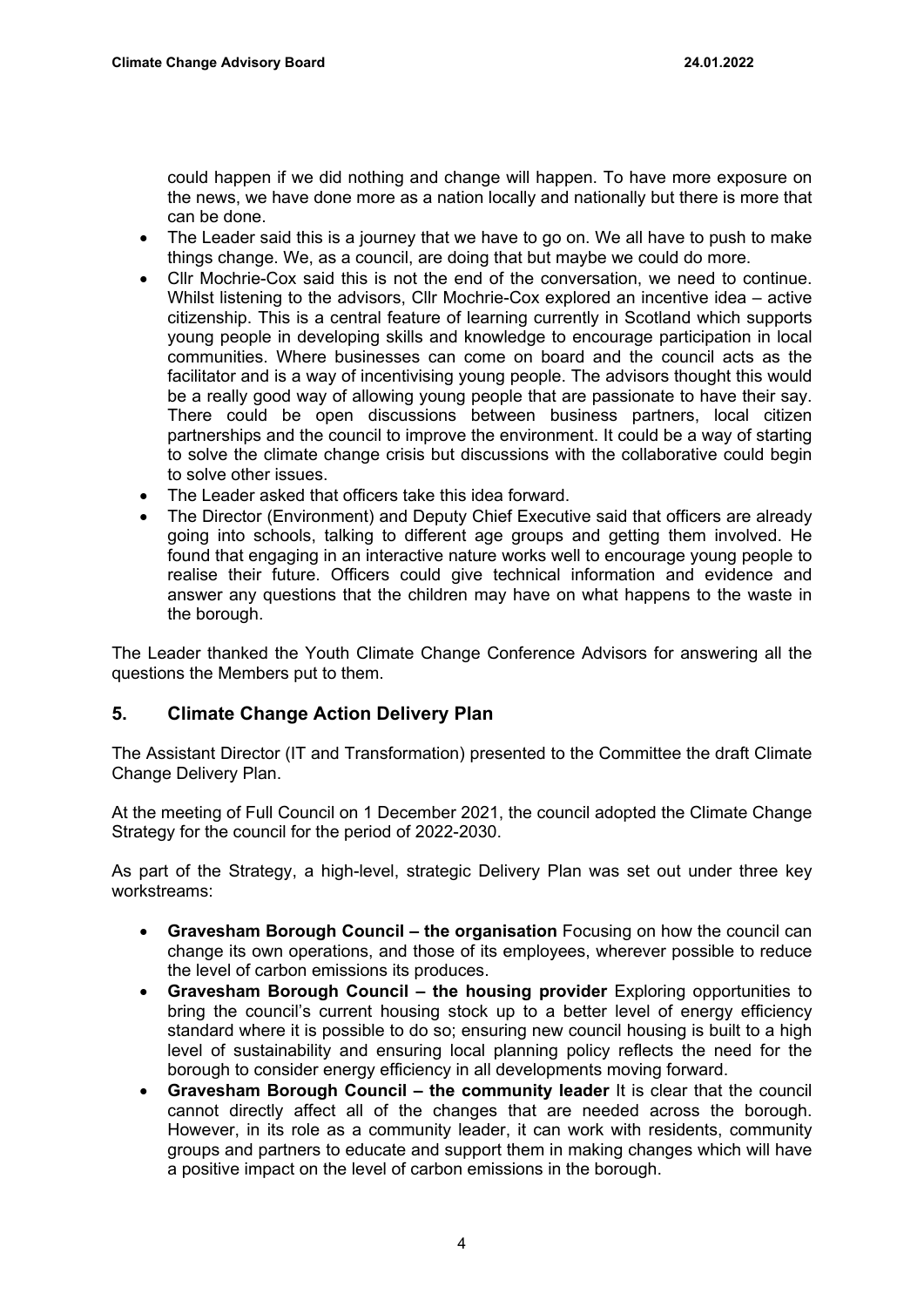There are currently officer working groups with representatives across all areas of the council that are working on these workstreams. The Delivery Plan is intended to enable measurement of the impact of actions where possible on carbon emissions, the amount of funding and resources that will be required and how challenging some of the actions will be to implement.

The Leader commented on the table on page 7 and said how visually easier the figures were in the resource column to understand by using figures for how many members of staff would be required in certain actions and the £ to indicate the costs.

Following questions and comments from Members, the following areas were raised:

- Cllr Mochrie-Cox discussed item 2.8.4 estate skip initiative and what a good idea that would be but how would it work in practice, how would residents use it properly and not abuse it. The Service Manager (Housing Operations) explained the council had been working closely with London organisations and housing providers on how they managed the scheme as they had been experiencing problems with fly-tipping on their estates. They use fobbed skips, it would be the same fob that allows them access in and out of property, and they have seen real benefits.
- Another scheme would be swapping furniture and children's toys. This could be a proactive community initiative.
- Cllr Mochrie-Cox asked whether Youth Councils would be included in item 3.1.2 engaging with local schools and both the Service Manager (Housing Operations) and the Assistant Director (Transformation & IT) confirmed they would be included. The council reviews regularly their actions and new initiatives will be added.
- The Director (Corporate Services) responded to the Leader's question about budgets and resources and where this money was coming from. The Director (Corporate Services) explained that, by way of example, analysis of works required to the existing housing stock had been estimated at £95m which the council does not have. The Government will need to address actions that were raised from the COP 26 Conference in Glasgow and further conversations with the Government regarding funding would need to be had. The biggest impact would be people's behaviour, we can put in all the infrastructure, but it all depends on people doing the right thing.
- Cllr Gow mentioned that item 2.2.2 had no specific action. The Service Manager (Housing Operations) explained it should have said "create asset management strategy which has already commenced. 2.3.3 was also missing. The Director (Corporate Services) will re-circulate this document.
- The Assistant Director (Transformation & IT) explained following a question from Cllr Gow as to whether baseline performance figures could be provided on some actions which were currently reported as N/A. The workstream groups are meeting on a regular schedule and the baseline figures which have not been supplied will be challenged. Where a direct source of information may not be available, we may be able to obtain relevant baseline data from an indirect source.
- Cllr Morton requested an update on how successful the Funding Officer was that was mentioned in 1.3.3 and 3.3.1. The Director (Corporate Services) explained that the Funding Officer joined in August 2021 and as discussed at full Council was initially focussing on assisting economic development in delivering support under the Economic Stimulus Package. In response to a further question, it was confirmed that it was intended to capture information on bids submitted and funding secured to demonstrate value for money from the role.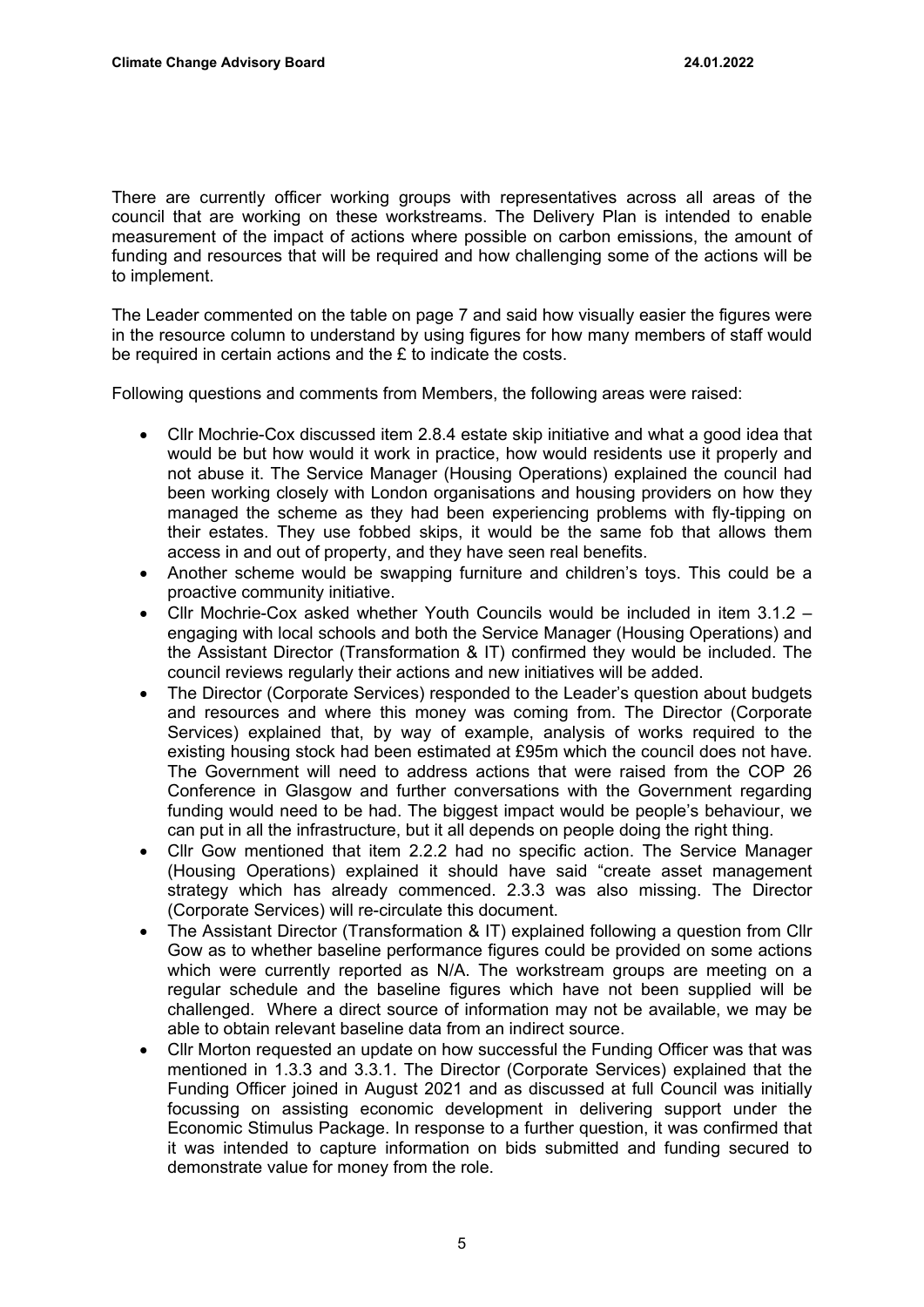- The Director (Corporate Services) responded to Cllr Morton's question about the sharing of our HR services with Medway and whether it was value for money and said that the shared HR services were being re-evaluated but core functions were now being delivered by Gravesham officers.
- The Chief Executive explained that during Covid-19 local councils had to bid for funding and funding opportunities through central government. Working with central government would require a lot of money to attain climate change. DCN are currently liaising with local authorities.
- Cllr Gow suggested encouraging young people by explaining about the council's activities especially in waste management and if there was a measure in letting schools know how much recycling they were producing. The Assistant Director (Operations) explained that some waste collections from schools are now undertaken via KCC Facilities Management Contract. The Council does collect from some school but does not report back about the recycling tonnage.
- The Assistant Director (Operations) explained that the council has installed over 50 'recycling in the go' bins across the borough especially in parks and local shopping parades to continue to make recycling part of people's everyday lives. The council now provides 95% of the sheltered units with food recycling and working with the Service Manager (Housing Operations)'s team to provide a strategy on how we deal with waste on estates and introduce sustainable waste and recycling collections. There was a private block, Fisgard Court where the bin stores were not located in the best position and there were problems with fly tipping. Through working in partnership, a new enclosed bin store is being built and CCTV installed. This will allow recycling to be added to the flats and reducing fly-tipping on the development.
- Following a question from the Leader regarding what we are doing with our refuse waste vehicles, the Assistant Director (Operations) explained that the whole collection of waste will need to be reviewed in response to changes planned by the Government. A report from the Government, which was expected at the end of the 2021, would explain the fundamental changes to waste management from 2023 onwards. Businesses will have to provide the same recycling provision as households. There are currently electric waste vehicles on the market that would collect standard waste specifications but they do not fit our current collection requirements. We will be considering renewing our vehicles in 2023 then 6-7 years after but it is currently too early to state whether electric or hydrogen vehicles will be best.
- The Leader asked the Assistant Director (Planning) about the Local Plan and whether we could request developers to include greener spaces and more trees in their developments. The Assistant Director (Planning) explained that we have a Local Plan which includes policies on Climate Change covering sustainable development and design, including the Code for Sustainable Homes when Government was aspiring to zero carbon emission houses. Climate Change also covers coastal, fluvial and surface water flooding. The council has adopted guidance on replacement windows and doors which has multiple benefits as UPVC is not recyclable, is petroleum based and therefore is not a sustainable building product. As well as the Local Plan, the Government has been tightening what is required via building regulations and this is important as it sets a national requirement rather than varying between local authorities and it focuses on fabric first. The Government has embedded the principle of Biodiversity Net Gain and it is worth understanding that delivering biodiversity net gain can sometimes be easier in a highly managed, fairly sterile agricultural area rather than biodiversity rich locations in the town.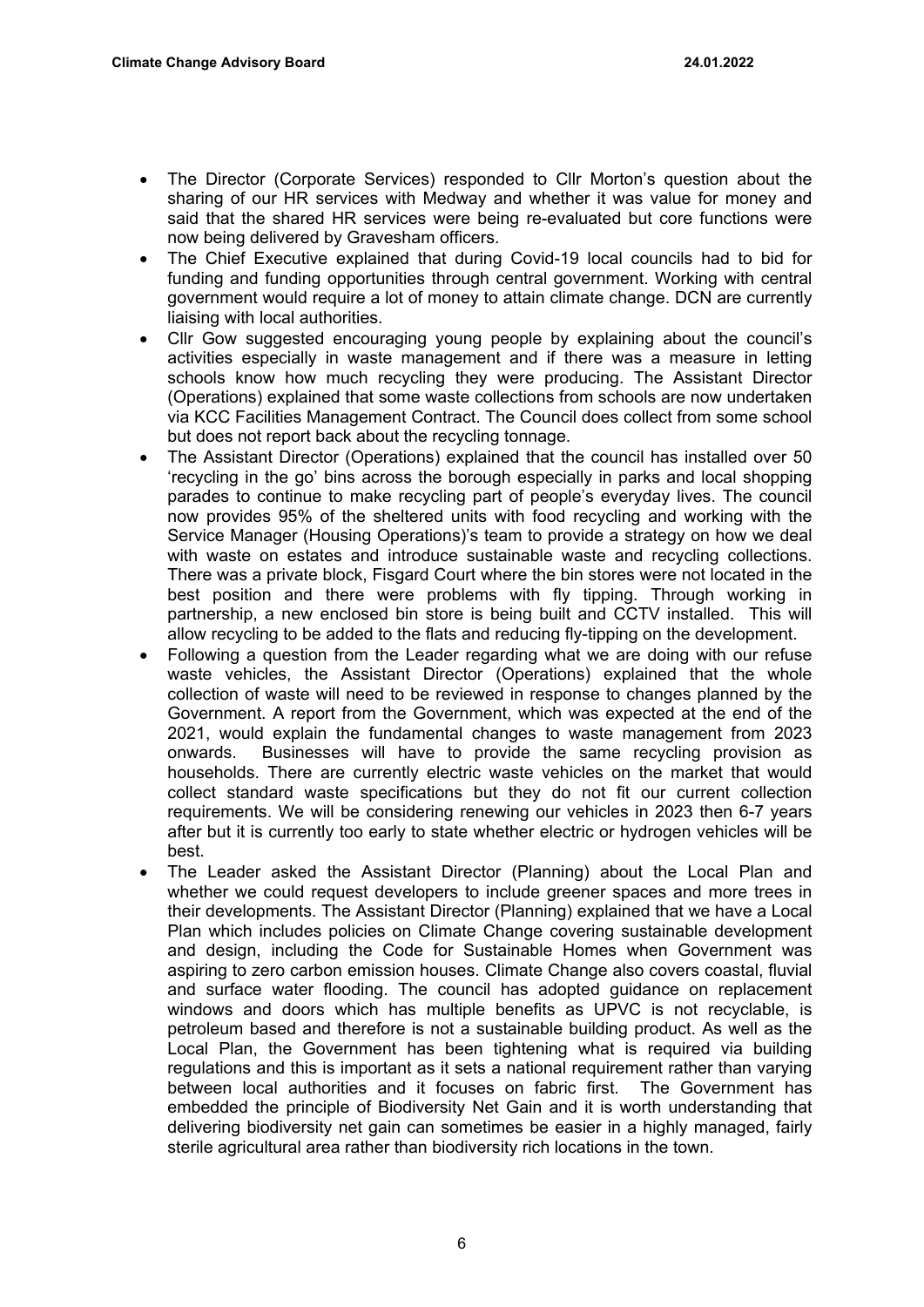- Cllr Morton asked how the council saw the estate energy champions and staff energy champions working. The Service Manager (Housing Operations) explained that with the estate energy champions, we cannot just do this on our own, there is no point the council implementing changes if the tenants are not engaged in change. It is important that you have a voice on the estate and some changes may not work but some will. The council is looking at green spaces, community herb gardens and how tenants can be more involved.
- Looking at training officers to be able to offer accredited energy advice and to support the energy champions.
- Reusing furniture and goods that are left behind from previous tenants, the council looks at using it in other areas and housing. The Assistant Director (Operations) explained the council has a project planned with the Elleanor Hospice with regards to house clearances but then Covid-19 has delayed the implementation of the project. It is something that the Council is still pushing for and as we come out of the pandemic the council will continue working with the hospice. The council as part of the Kent Resource Partnerships is looking at future re-use projects with the Third Sector.
- The Director (Corporate Services) explained that the council would be part of the next phase of the Solar Together project and, with the support of the Communications Team it was intended to raise awareness of the project through a 10,000 direct mail shot and promotion through the council's usual media outlets.
- The Assistant Director (Communities) reported that Kent Invicta Chamber of Commerce has a project to undertake carbon emission audits for businesses and the Council will be working with them to promote this to local businesses. We are keen to identify businesses which can act as exemplars for others.
- The Assistant Director (Transformation & IT) explained more electric vehicle charging points are being installed in the borough. More charging points are being installed in Parrock Street carpark which are intended for use by (but not exclusive to) residents that do not have their own off street charging facilities at home. In addition to this, there is currently a shortlist of 10 new electric vehicle charge point locations in the borough. Eight locations have been confirmed as viable and will be taken forward. The viability reports for the last two locations are expected shortly. A challenge with finding viable locations is whether the electrical infrastructure is sufficient to support the full range of electrical charging options, specifically fast charging and rapid charging. The council is investigating locations within the town centre to provide rapid chargers for taxi drivers but the electrical infrastructure has not been suitable at the locations surveyed so far. Three new locations have been identified and the viability report is expected to be received soon.
- Cllr Morton explained she had a discussion with an electric vehicle driver at Lord Street car park who was using the charge point but it would only charge to 70%. Are the charging points actually in the right location. The Assistant Director (Transformation & IT) informed the Committee that the council can only install charging points on our own land. However, as the community leader we can speak to other land owners (such as supermarkets and small industrial areas) and use our influence for a wider take up in those areas.
- Cllr Morton requested a briefing note on how to use electric vehicle charging points and how they work.

**Resolved**: Members were asked to consider and provide comments on the draft Climate Change Delivery Plan at appendix two, prior to it being finalised